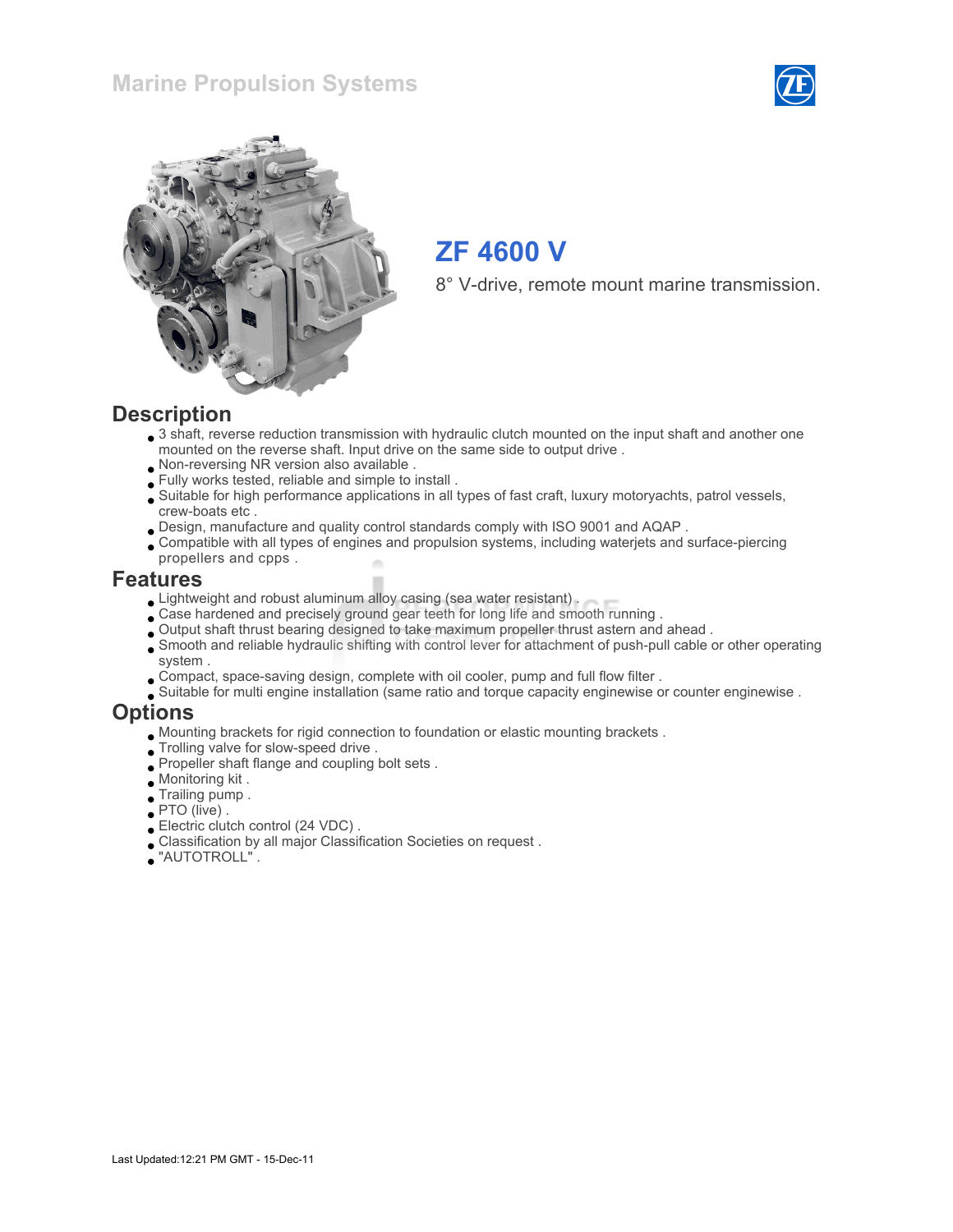

# Pleasure Duty

| <b>RATIOS</b>                                                               | MAX.<br>POWER/RPM<br><b>INPUT POWER CAPACITY</b><br><b>TORQUE</b> |      |                                                  |    |    |          |    |          |            |          | MAX.<br><b>RPM</b> |
|-----------------------------------------------------------------------------|-------------------------------------------------------------------|------|--------------------------------------------------|----|----|----------|----|----------|------------|----------|--------------------|
|                                                                             | Nm                                                                | ftlb | kW                                               | hp | kW | hp       | kW | hp       | kW         | hp       |                    |
|                                                                             |                                                                   |      |                                                  |    |    | 1800 rpm |    | 2100 rpm |            | 2300 rpm |                    |
| $\boxed{ }$ (1.320*, 1.512*, 1.757*, 2.029,<br>2.250*, 2.467, 2.714*, 3.040 | 8820                                                              | 6505 | 0.9236 1.2385 1662  2229  1939  2601  2124  2849 |    |    |          |    |          |            |          | 2500               |
| $  $ $  $ 3.250*                                                            | 7500                                                              | 5532 | 0.7853 1.0532 1414 1896 1649 2212 1806 2422      |    |    |          |    |          |            |          | 2500               |
| $\boxed{\Box}$ 3.478*                                                       | 6700                                                              | 4942 | 0.7016 0.9408 1263 1693 1473 1976                |    |    |          |    |          | 1614  2164 |          | 2500               |

\* Special Order Ratio.

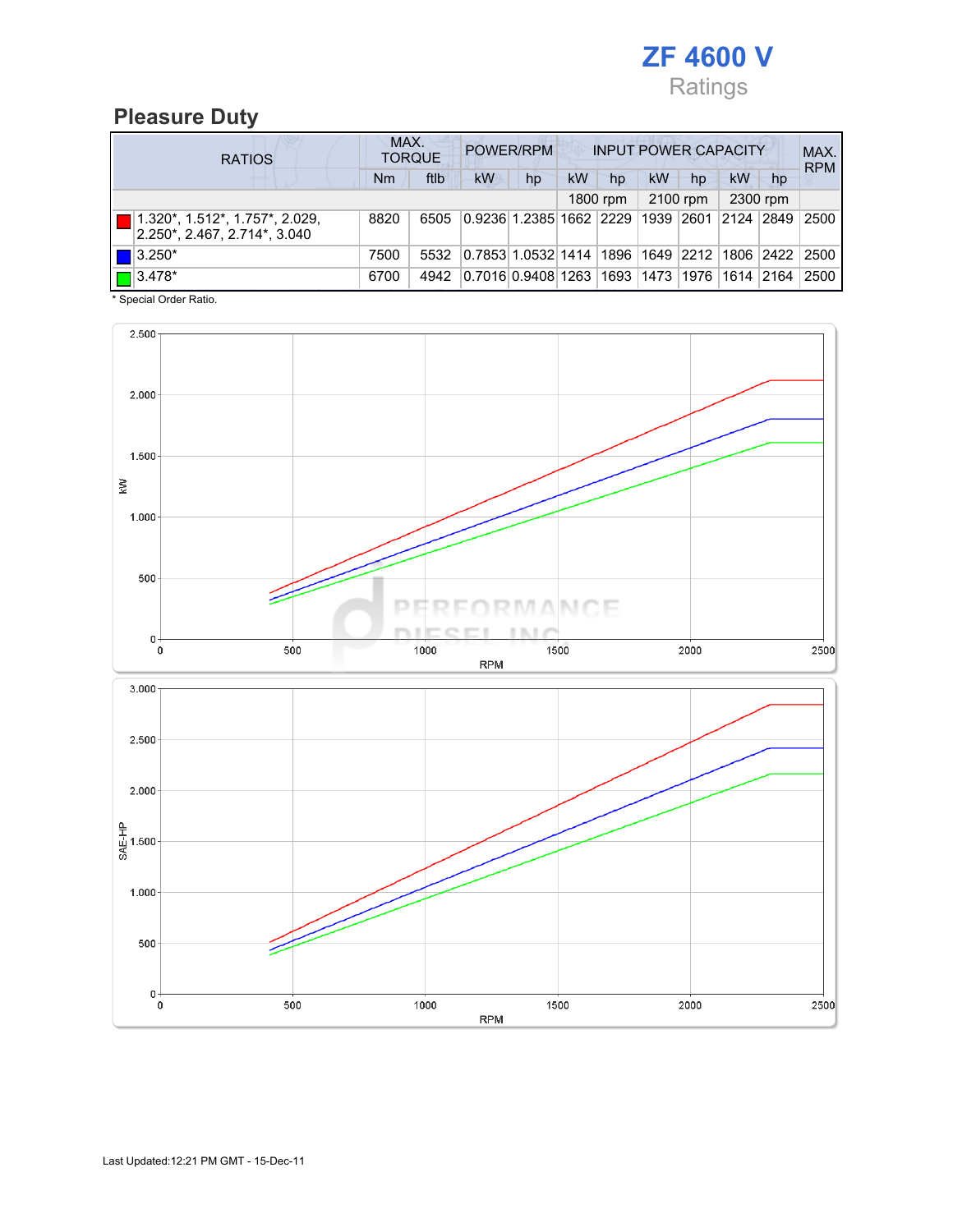

# Light Duty

| <b>RATIOS</b> |                                                                                 | MAX.<br>POWER/RPM<br><b>INPUT POWER CAPACITY</b><br><b>TORQUE</b> |      |                                                  |    |    |          |    |          |    |          | MAX.<br><b>RPM</b> |
|---------------|---------------------------------------------------------------------------------|-------------------------------------------------------------------|------|--------------------------------------------------|----|----|----------|----|----------|----|----------|--------------------|
|               |                                                                                 | Nm                                                                | ftlb | kW                                               | hp | kW | hp       | kW | hp       | kW | hp       |                    |
|               |                                                                                 |                                                                   |      |                                                  |    |    | 1800 rpm |    | 2100 rpm |    | 2300 rpm |                    |
|               | $\blacksquare$   1.320*, 1.512*, 1.757*, 2.029,<br>2.250*, 2.467, 2.714*, 3.040 | 8745                                                              | 6450 | 0.9157 1.2280 1648 2210 1923 2579 2106 2824      |    |    |          |    |          |    |          | 2500               |
|               | $\blacksquare$ 3.250*                                                           | 7500                                                              | 5532 | 0.7853 1.0532 1414 1896 1649 2212 1806 2422 2500 |    |    |          |    |          |    |          |                    |
|               | $\boxed{\Box}$ 3.478*                                                           | 6700                                                              | 4942 | 0.7016 0.9408 1263 1693 1473 1976 1614 2164      |    |    |          |    |          |    |          | 2500               |

\* Special Order Ratio.

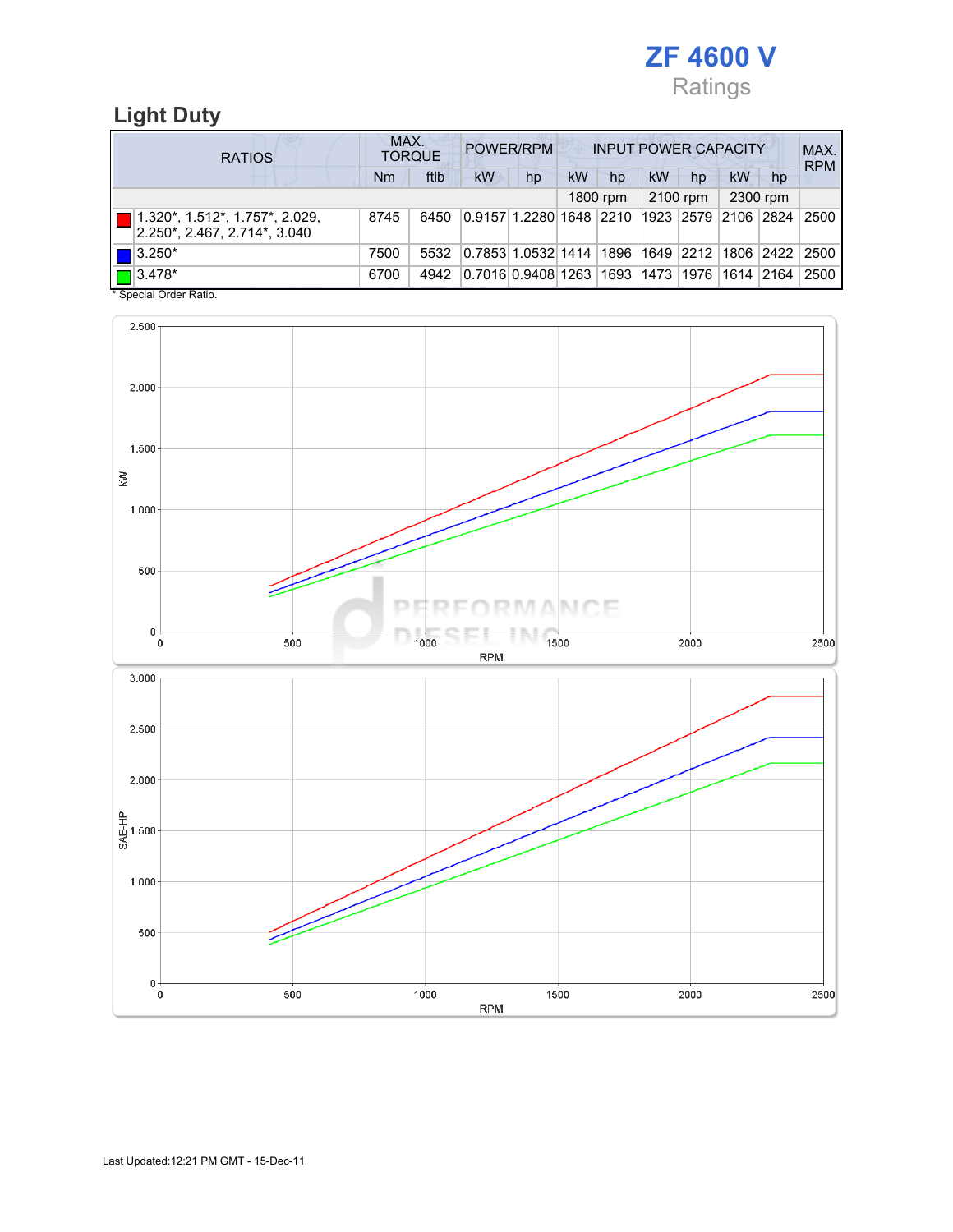

# Medium Duty

| <b>RATIOS</b>                                                                   |  | MAX.<br>POWER/RPM<br><b>INPUT POWER CAPACITY</b><br><b>TORQUE</b> |      |                                                    |    |    |          |    |          |           |                | MAX.<br><b>RPM</b> |
|---------------------------------------------------------------------------------|--|-------------------------------------------------------------------|------|----------------------------------------------------|----|----|----------|----|----------|-----------|----------------|--------------------|
|                                                                                 |  | Nm                                                                | ftlb | kW                                                 | hp | kW | hp       | kW | hp       | kW        | hp             |                    |
|                                                                                 |  |                                                                   |      |                                                    |    |    | 1800 rpm |    | 1900 rpm |           | 2100 rpm       |                    |
| $\blacksquare$   1.320*, 1.512*, 1.757*, 2.029,<br>2.250*, 2.467, 2.714*, 3.040 |  | 8085                                                              | 5963 | 0.8466 1.1353 1524  2044  1609  2157               |    |    |          |    |          | 1778 2384 |                | 2500               |
| $\blacksquare$ 3.250*                                                           |  | 7000                                                              | 5163 | 0.7330   0.9829   1319   1769   1393   1868   1539 |    |    |          |    |          |           | $ 2064\rangle$ | 2500               |
| $\Box$ 3.478*                                                                   |  | 5540                                                              | 4086 | 0.5801 0.7779 1044 1400 1102 1478 1218             |    |    |          |    |          |           | 1634           | 2500               |

\* Special Order Ratio.

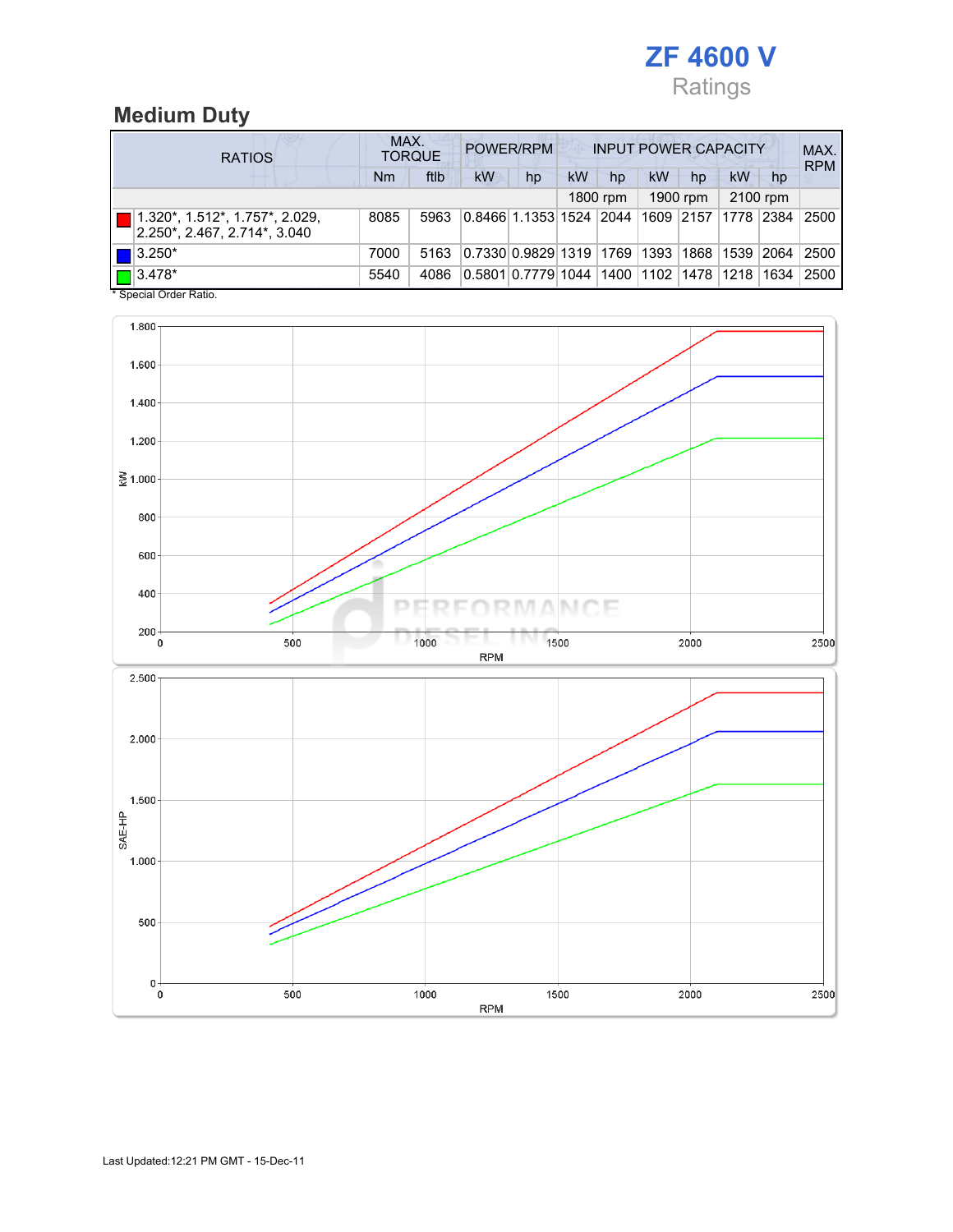



|       |   |                |                |                | mm (inches)                |             |  |                       |                                                                                                                 |  |  |  |
|-------|---|----------------|----------------|----------------|----------------------------|-------------|--|-----------------------|-----------------------------------------------------------------------------------------------------------------|--|--|--|
| Angle | A | B <sub>1</sub> | B <sub>2</sub> | H <sub>1</sub> | H <sub>2</sub>             |             |  | L2                    |                                                                                                                 |  |  |  |
| 8.0   |   |                |                |                |                            |             |  |                       | 385 (15.1) 445 (17.5) 445 (17.5) 247 (9.70) 726 (28.6) 598 (23.5) 539 (21.2) 237 (9.33) 58.0 (2.28) 93.0 (3.66) |  |  |  |
|       |   |                | Weight kg (lb) |                | Oil Capacity Litre (US qt) |             |  |                       |                                                                                                                 |  |  |  |
|       |   |                | 769 (1,693)    |                |                            | 45.0 (47.7) |  |                       |                                                                                                                 |  |  |  |
|       |   |                |                |                |                            |             |  | $\leftarrow$ $\Gamma$ |                                                                                                                 |  |  |  |

# Output Coupling Dimensions

|  |  |  |                       |  | <b>Bolt Holes</b> |                                                                |              |  |
|--|--|--|-----------------------|--|-------------------|----------------------------------------------------------------|--------------|--|
|  |  |  |                       |  | No.               |                                                                | Diameter (E) |  |
|  |  |  | Imm in mm in mm in mm |  |                   | mm                                                             |              |  |
|  |  |  |                       |  |                   | 280   11.0   245   9.65   175   6.89   25.0   0.98   16   22.2 | 0.87         |  |